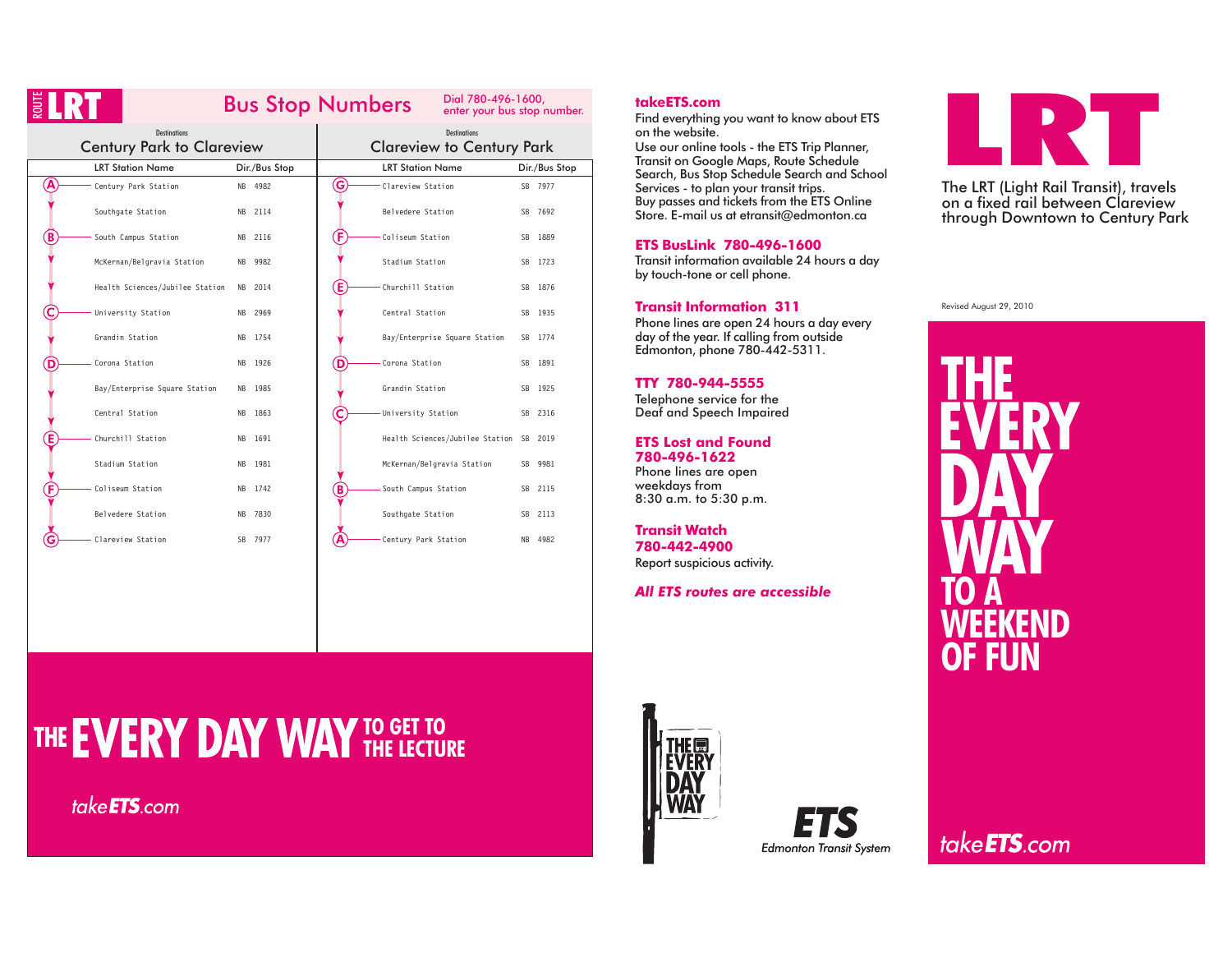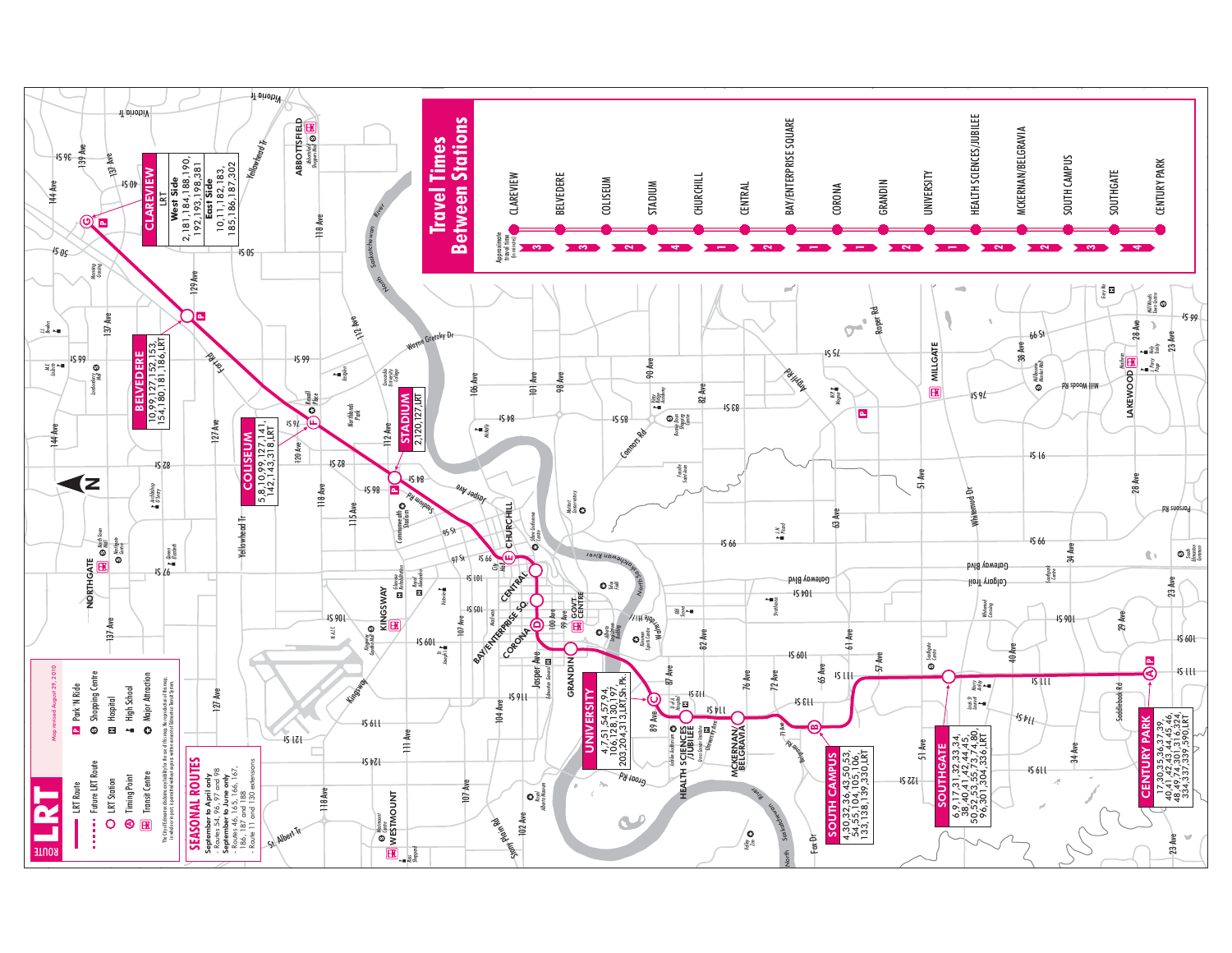| ROUT                                                                                                                                                                         |                                                                                                                                                                              | <b>Days of Operation</b><br>Weekday                                                                                                                                           |                                                                                                                                                                               |                                                                                                                                                                      |                                                                                                                                                                                      |                                                                                                                                                                                                |                                                                                                                                                                                                                         |                                                                                                                                                                                                                                               |                                                                                                                                                                                                                               |                                                                                                                                                                                                                               |                                                                                                                                                                                                                           |                                                                                                                                                                                                                                                           |                                                                                                                                                                                                                             |                      |
|------------------------------------------------------------------------------------------------------------------------------------------------------------------------------|------------------------------------------------------------------------------------------------------------------------------------------------------------------------------|-------------------------------------------------------------------------------------------------------------------------------------------------------------------------------|-------------------------------------------------------------------------------------------------------------------------------------------------------------------------------|----------------------------------------------------------------------------------------------------------------------------------------------------------------------|--------------------------------------------------------------------------------------------------------------------------------------------------------------------------------------|------------------------------------------------------------------------------------------------------------------------------------------------------------------------------------------------|-------------------------------------------------------------------------------------------------------------------------------------------------------------------------------------------------------------------------|-----------------------------------------------------------------------------------------------------------------------------------------------------------------------------------------------------------------------------------------------|-------------------------------------------------------------------------------------------------------------------------------------------------------------------------------------------------------------------------------|-------------------------------------------------------------------------------------------------------------------------------------------------------------------------------------------------------------------------------|---------------------------------------------------------------------------------------------------------------------------------------------------------------------------------------------------------------------------|-----------------------------------------------------------------------------------------------------------------------------------------------------------------------------------------------------------------------------------------------------------|-----------------------------------------------------------------------------------------------------------------------------------------------------------------------------------------------------------------------------|----------------------|
|                                                                                                                                                                              |                                                                                                                                                                              |                                                                                                                                                                               | <b>Destinations</b>                                                                                                                                                           | <b>Century Park to Clareview</b>                                                                                                                                     |                                                                                                                                                                                      |                                                                                                                                                                                                |                                                                                                                                                                                                                         |                                                                                                                                                                                                                                               | <b>Destinations</b>                                                                                                                                                                                                           | <b>Clareview to Century Park</b>                                                                                                                                                                                              |                                                                                                                                                                                                                           |                                                                                                                                                                                                                                                           |                                                                                                                                                                                                                             |                      |
| Century<br>Park<br><b>Station</b>                                                                                                                                            | South<br>Campus<br>Station                                                                                                                                                   | <b>University</b><br><b>Station</b>                                                                                                                                           | Corona<br>Station                                                                                                                                                             | Churchill<br><b>Station</b>                                                                                                                                          | Coliseum<br><b>Station</b>                                                                                                                                                           | Clareview<br>Station                                                                                                                                                                           | Clareview<br>Station                                                                                                                                                                                                    | Coliseum<br><b>Station</b>                                                                                                                                                                                                                    | Churchill<br>Station                                                                                                                                                                                                          | Corona<br><b>Station</b>                                                                                                                                                                                                      | <b>University</b><br><b>Station</b>                                                                                                                                                                                       | South<br>Campus<br><b>Station</b>                                                                                                                                                                                                                         | Century<br>Park<br>Station                                                                                                                                                                                                  | <b>Timing Points</b> |
| (A)                                                                                                                                                                          | (B)                                                                                                                                                                          | (C                                                                                                                                                                            | (D)                                                                                                                                                                           | $\bf(\widehat{E})$                                                                                                                                                   | (F)                                                                                                                                                                                  | (G)                                                                                                                                                                                            | G                                                                                                                                                                                                                       | (F                                                                                                                                                                                                                                            | E.                                                                                                                                                                                                                            | D)                                                                                                                                                                                                                            | C                                                                                                                                                                                                                         | (B                                                                                                                                                                                                                                                        | $\left( \bigwedge \right)$                                                                                                                                                                                                  |                      |
| 5:21<br>5:31<br>5:41<br>5:51<br>5:56<br>8:21<br>8:26<br>8:31<br>8:36<br>8:41<br>8:46<br>8:51<br>8:56<br>9:01<br>9:06<br>9:11<br>9:16<br>9:21<br>9:26<br>9:31<br>9:39<br>9:49 | 5:28<br>5:38<br>5:48<br>5:58<br>6:03<br>8:28<br>8:33<br>8:38<br>8:43<br>8:48<br>8:53<br>8:58<br>9:03<br>9:08<br>9:13<br>9:18<br>9:23<br>9:28<br>9:33<br>9:38<br>9:46<br>9:56 | 5:33<br>5:43<br>5:53<br>6:03<br>6:08<br>8:33<br>8:38<br>8:43<br>8:48<br>8:53<br>8:58<br>9:03<br>9:08<br>9:13<br>9:18<br>9:23<br>9:28<br>9:33<br>9:38<br>9:43<br>9:51<br>10:01 | 5:36<br>5:46<br>5:56<br>6:06<br>6:11<br>8:36<br>8:41<br>8:46<br>8:51<br>8:56<br>9:01<br>9:06<br>9:11<br>9:16<br>9:21<br>9:26<br>9:31<br>9:36<br>9:41<br>9:46<br>9:54<br>10:04 | 5:40<br>5:50<br>6:00<br>6:10<br>6:15<br>8:40<br>8:45<br>8:50<br>8:55<br>9:00<br>9:05<br>9:10<br>9:15<br>9:20<br>9:25<br>9:30<br>9:35<br>9:40<br>9:45<br>9:50<br>9:58 | 5:46<br>5:56<br>6:06<br>6:16<br>6:21<br>8:46<br>8:51<br>8:56<br>9:01<br>9:06<br>9:11<br>9:16<br>9:21<br>9:26<br>9:31<br>9:36<br>9:41<br>9:46<br>9:51<br>9:56<br>10:04<br>10:08 10:14 | 5:52<br>6:02<br>6:12<br>6:22<br>6:27<br>and every 5<br>8:52<br>8:57<br>9:02<br>9:07<br>9:12<br>9:17<br>9:22<br>9:27<br>9:32<br>9:37<br>9:42<br>9:47<br>9:52<br>9:57<br>10:02<br>10:10<br>10:20 | 5:14<br>5:19<br>5:24<br>5:29<br>5:34<br>5:39<br>5:44<br>5:49<br>5:54<br>5:59<br>6:04<br>6:09<br>6:14<br>6:19<br>6:24<br>6:29<br>6:34<br>8:59<br>9:09<br>9:19<br>9:29<br>9:39<br>9:49<br>9:59<br>10:09<br>10:19<br>10:29 | 5:20<br>5:25<br>5:30<br>5:35<br>5:40<br>5:45<br>5:50<br>5:55<br>6:00<br>6:05<br>6:10<br>6:15<br>$6:20$<br>$6:25$<br>6:30<br>6:35<br>6:40<br>minutės until<br>9:05<br>9:15<br>9:25<br>9:35<br>9:45<br>9:55<br>10:05<br>10:15<br>10:25<br>10:35 | 5:26<br>5:31<br>5:36<br>5:41<br>5:46<br>5:51<br>5:56<br>6:01<br>6:06<br>6:11<br>6:16<br>6:21<br>$6:26$<br>$6:31$<br>6:36<br>6:41<br>6:46<br>9:11<br>9:21<br>9:31<br>9:41<br>9:51<br>10:01<br>10:11<br>10:21<br>10:31<br>10:41 | 5:30<br>5:35<br>5:40<br>5:45<br>5:50<br>5:55<br>6:00<br>6:05<br>6:10<br>6:15<br>6:20<br>6:25<br>$6:30$<br>$6:35$<br>6:40<br>6:45<br>6:50<br>9:15<br>9:25<br>9:35<br>9:45<br>9:55<br>10:05<br>10:15<br>10:25<br>10:35<br>10:45 | 5:33<br>5:38<br>5:43<br>5:48<br>5:53<br>5:58<br>6:03<br>6:08<br>6:13<br>6:18<br>6:23<br>6:28<br>6:33<br>6:38<br>6:43<br>6:48<br>6:53<br>9:18<br>9:28<br>9:38<br>9:48<br>9:58<br>10:08<br>10:18<br>10:28<br>10:38<br>10:48 | 5:38<br>5:43<br>5:48<br>5:53<br>5:58<br>6:03<br>6:08<br>6:13<br>6:18<br>$\begin{array}{c} 6:23 \\ 6:28 \end{array}$<br>6:33<br>6:38<br>6:43<br>6:48<br>6:53<br>6:58<br>9:23<br>9:33<br>9:43<br>9:53<br>10:03<br>10:13<br>10:23<br>10:33<br>10:43<br>10:53 | 5:45<br>5:50<br>5:55<br>6:00<br>6:05<br>6:10<br>6:15<br>6:20<br>6:25<br>6:30<br>6:35<br>6:40<br>6:45<br>6:50<br>6:55<br>7:00<br>7:05<br>9:30<br>9:40<br>9:50<br>10:00<br>10:10<br>10:20<br>10:30<br>10:40<br>10:50<br>11:00 |                      |
| 1:29                                                                                                                                                                         | 1:36                                                                                                                                                                         | 1:41                                                                                                                                                                          | 1:44                                                                                                                                                                          | 1:48                                                                                                                                                                 |                                                                                                                                                                                      | and every 10<br>1:54 2:00                                                                                                                                                                      | 2:09                                                                                                                                                                                                                    | minutes until<br>2:15                                                                                                                                                                                                                         | 2:21                                                                                                                                                                                                                          | 2:25                                                                                                                                                                                                                          | 2:28                                                                                                                                                                                                                      | 2:33                                                                                                                                                                                                                                                      | 2:40                                                                                                                                                                                                                        |                      |
| 1:41                                                                                                                                                                         | 1:48                                                                                                                                                                         | 1:53                                                                                                                                                                          | 1:56                                                                                                                                                                          | 2:00                                                                                                                                                                 | 2:06                                                                                                                                                                                 | 2:12                                                                                                                                                                                           | 2:14<br>2:19                                                                                                                                                                                                            | 2:20<br>2:25                                                                                                                                                                                                                                  | 2:26<br>2:31                                                                                                                                                                                                                  | 2:30<br>2:35                                                                                                                                                                                                                  | 2:33<br>2:38                                                                                                                                                                                                              | 2:38<br>2:43                                                                                                                                                                                                                                              | 2:45<br>2:50                                                                                                                                                                                                                |                      |
| 1:51                                                                                                                                                                         | 1:58                                                                                                                                                                         | 2:03                                                                                                                                                                          | 2:06                                                                                                                                                                          | 2:10                                                                                                                                                                 | 2:16                                                                                                                                                                                 | 2:22                                                                                                                                                                                           | 2:24<br>2:29                                                                                                                                                                                                            | 2:30<br>2:35                                                                                                                                                                                                                                  | 2:36<br>2:41                                                                                                                                                                                                                  | 2:40<br>2:45                                                                                                                                                                                                                  | 2:43<br>2:48                                                                                                                                                                                                              | 2:48<br>2:53                                                                                                                                                                                                                                              | 2:55<br>3:00                                                                                                                                                                                                                |                      |
| 2:01                                                                                                                                                                         | 2:08                                                                                                                                                                         | 2:13                                                                                                                                                                          | 2:16                                                                                                                                                                          | 2:20                                                                                                                                                                 | 2:26                                                                                                                                                                                 | 2:32                                                                                                                                                                                           | 2:34<br>2:39                                                                                                                                                                                                            | 2:40<br>2:45                                                                                                                                                                                                                                  | 2:46<br>2:51                                                                                                                                                                                                                  | 2:50<br>2:55                                                                                                                                                                                                                  | 2:53<br>2:58                                                                                                                                                                                                              | 2:58<br>3:03                                                                                                                                                                                                                                              | 3:05<br>3:10                                                                                                                                                                                                                |                      |
| 2:11                                                                                                                                                                         | 2:18                                                                                                                                                                         | 2:23                                                                                                                                                                          | 2:26                                                                                                                                                                          | 2:30                                                                                                                                                                 | 2:36                                                                                                                                                                                 | 2:42                                                                                                                                                                                           | 2:44<br>2:49<br>2:54                                                                                                                                                                                                    | 2:50<br>2:55<br>3:00                                                                                                                                                                                                                          | 2:56<br>3:01<br>3:06                                                                                                                                                                                                          | 3:00<br>3:05<br>3:10                                                                                                                                                                                                          | 3:03<br>3:08<br>3:13                                                                                                                                                                                                      | 3:08<br>3:13<br>3:18                                                                                                                                                                                                                                      | 3:15<br>3:20<br>3:25                                                                                                                                                                                                        |                      |
| 2:21                                                                                                                                                                         | 2:28                                                                                                                                                                         | 2:33                                                                                                                                                                          | 2:36                                                                                                                                                                          | 2:40                                                                                                                                                                 | 2:46                                                                                                                                                                                 | 2:52                                                                                                                                                                                           | 2:59<br>3:04                                                                                                                                                                                                            | 3:05<br>3:10                                                                                                                                                                                                                                  | 3:11<br>3:16                                                                                                                                                                                                                  | 3:15<br>3:20                                                                                                                                                                                                                  | 3:18<br>3:23                                                                                                                                                                                                              | 3:23<br>3:28                                                                                                                                                                                                                                              | 3:30<br>3:35                                                                                                                                                                                                                |                      |
| 2:31                                                                                                                                                                         | 2:38                                                                                                                                                                         | 2:43                                                                                                                                                                          | 2:46                                                                                                                                                                          | 2:50                                                                                                                                                                 | 2:56                                                                                                                                                                                 | 3:02                                                                                                                                                                                           | 3:09<br>3:14                                                                                                                                                                                                            | 3:15<br>3:20                                                                                                                                                                                                                                  | 3:21<br>3:26                                                                                                                                                                                                                  | 3:25<br>3:30                                                                                                                                                                                                                  | 3:28<br>3:33                                                                                                                                                                                                              | 3:33<br>3:38                                                                                                                                                                                                                                              | 3:40<br>3:45                                                                                                                                                                                                                |                      |
| 2:41                                                                                                                                                                         | 2:48                                                                                                                                                                         | 2:53                                                                                                                                                                          | 2:56                                                                                                                                                                          | 3:00                                                                                                                                                                 | 3:06                                                                                                                                                                                 | 3:12<br>Continued on next panel                                                                                                                                                                | 3:19                                                                                                                                                                                                                    | 3:25                                                                                                                                                                                                                                          | 3:31                                                                                                                                                                                                                          | 3:35                                                                                                                                                                                                                          | 3:38                                                                                                                                                                                                                      | 3:43                                                                                                                                                                                                                                                      | 3:50                                                                                                                                                                                                                        |                      |

| entury Park |                                                                                                      |                                                                                                      |                                                                                                      |                   |                                                                                                                          | <b>Century Park to Clareview</b>                                                                                         | <b>Destinations</b>                                                                                                              |                                                                                                                 |                                                                                                                 |                                                                                                                      | <b>Destinations</b><br><b>Clareview to Century Park</b>                                                           |                              |                                                                                                                                                                             |                                           |                                                   |                                                                                                                                 |                                                                                                                                                     |                                                                             |                      |
|-------------|------------------------------------------------------------------------------------------------------|------------------------------------------------------------------------------------------------------|------------------------------------------------------------------------------------------------------|-------------------|--------------------------------------------------------------------------------------------------------------------------|--------------------------------------------------------------------------------------------------------------------------|----------------------------------------------------------------------------------------------------------------------------------|-----------------------------------------------------------------------------------------------------------------|-----------------------------------------------------------------------------------------------------------------|----------------------------------------------------------------------------------------------------------------------|-------------------------------------------------------------------------------------------------------------------|------------------------------|-----------------------------------------------------------------------------------------------------------------------------------------------------------------------------|-------------------------------------------|---------------------------------------------------|---------------------------------------------------------------------------------------------------------------------------------|-----------------------------------------------------------------------------------------------------------------------------------------------------|-----------------------------------------------------------------------------|----------------------|
|             | <b>University</b><br>Station                                                                         | South<br>Campus<br><b>Station</b>                                                                    | Century<br>Park<br><b>Station</b>                                                                    | <b>Timing Poi</b> | Century<br>Park<br><b>Station</b>                                                                                        | South<br>Campus<br>Station                                                                                               | <b>University</b><br>Station                                                                                                     | Corona<br><b>Station</b>                                                                                        | Churchill<br>Station                                                                                            | Coliseum<br>Station                                                                                                  | Clareview<br>Station                                                                                              | Clareview<br>Station         | Coliseum<br>Station                                                                                                                                                         | Churchill<br>Station                      | Corona<br><b>Station</b>                          | <b>University</b><br><b>Station</b>                                                                                             | South<br>Campus<br><b>Station</b>                                                                                                                   | Century<br>Park<br>Station                                                  | <b>Timing Points</b> |
|             | (C)                                                                                                  | $\left( \text{\textbf{B}}\right)$                                                                    | $\bigcircledA$                                                                                       |                   | $\left( \mathbf{A}\right)$                                                                                               | B)                                                                                                                       | C                                                                                                                                | (D)                                                                                                             | $(\mathsf{E})$                                                                                                  | $\left(\widehat{\mathsf{F}}\right)$                                                                                  | $\bf G$                                                                                                           | (G)                          | $\left(\mathbf{F}\right)$                                                                                                                                                   | $\mathsf{(E)}$                            | (D)                                               | $\mathbf{\widehat{c}}$                                                                                                          | (B)                                                                                                                                                 | $\circledA$                                                                 |                      |
|             | 5:33<br>5:38<br>5:43<br>5:48                                                                         | 5:38<br>5:43<br>5:48<br>5:53                                                                         | 5:45<br>5:50<br>5:55<br>6:00                                                                         |                   | 2:46<br>2:51<br>2:56                                                                                                     | 2:53<br>2:58<br>3:03                                                                                                     | 2:58<br>3:03<br>3:08                                                                                                             | 3:01<br>3:06<br>3:11                                                                                            | 3:05<br>3:10<br>3:15                                                                                            | 3:11<br>3:16<br>3:21                                                                                                 | 3:17<br>3:22<br>3:27<br>and every 5                                                                               | 3:24<br>3:29<br>3:34         | 3:30<br>3:35<br>3:40<br>minutes until                                                                                                                                       | 3:36<br>3:41<br>3:46                      | 3:40<br>3:45<br>3:50                              | 3:43<br>3:48<br>3:53                                                                                                            | 3:48<br>3:53<br>3:58                                                                                                                                | 3:55<br>4:00<br>4:05                                                        |                      |
|             | 5:53<br>5:58<br>6:03<br>6:08                                                                         | 5:58<br>6:03<br>6:08<br>6:13                                                                         | 6:05<br>6:10<br>6:15<br>6:20                                                                         |                   | 4:56<br>5:01<br>5:06<br>5:11                                                                                             | 5:03<br>5:08<br>5:13<br>5:18                                                                                             | 5:08<br>5:13<br>5:18<br>5:23                                                                                                     | 5:11<br>5:16<br>5:21<br>5:26                                                                                    | 5:15<br>5:20<br>5:25<br>5:30                                                                                    | 5:21<br>5:26<br>5:31<br>5:36                                                                                         | 5:27<br>5:32<br>5:37<br>5:42                                                                                      | 5:34<br>5:39<br>5:44<br>5:51 | 5:40<br>5:45<br>5:50<br>5:57                                                                                                                                                | 5:46<br>5:51<br>5:56<br>6:03              | 5:50<br>5:55<br>6:00<br>6:07                      | 5:53<br>5:58<br>6:03<br>6:10                                                                                                    | 5:58<br>6:03<br>6:08<br>6:15                                                                                                                        | 6:05<br>6:10<br>6:15<br>6:22                                                |                      |
|             | 6:13<br>6:18<br>6:23<br>6:28                                                                         | 6:18<br>6:23<br>6:28<br>6:33                                                                         | 6:25<br>6:30<br>6:35<br>6:40                                                                         |                   | 5:16<br>5:21<br>5:26<br>5:31                                                                                             | 5:23<br>5:28<br>5:33<br>5:38                                                                                             | 5:28<br>5:33<br>5:38<br>5:43                                                                                                     | 5:31<br>5:36<br>5:41<br>5:46                                                                                    | 5:35<br>5:40<br>5:45<br>5:50                                                                                    | 5:41<br>5:46<br>5:51<br>5:56                                                                                         | 5:47<br>5:52<br>5:57<br>6:02                                                                                      | 6:00<br>6:07                 | 6:06<br>6:13                                                                                                                                                                | 6:12<br>6:19                              | 6:16<br>6:23                                      | 6:19<br>6:26                                                                                                                    | 6:24<br>6:31                                                                                                                                        | 6:31<br>6:38                                                                |                      |
|             | 6:33<br>6:38                                                                                         | 6:38<br>6:43                                                                                         | 6:45<br>6:50                                                                                         |                   | 5:36<br>5:41                                                                                                             | 5:43<br>5:48                                                                                                             | 5:48<br>5:53                                                                                                                     | 5:51<br>5:56                                                                                                    | 5:55<br>6:00                                                                                                    | 6:01<br>6:06                                                                                                         | 6:07<br>6:12                                                                                                      | 6:15<br>6:22                 | 6:21<br>6:28                                                                                                                                                                | 6:27<br>6:34                              | 6:31<br>6:38                                      | 6:34<br>6:41                                                                                                                    | 6:39<br>6:46                                                                                                                                        | 6:46<br>6:53                                                                |                      |
|             | 6:43<br>6:48<br>6:53                                                                                 | 6:48<br>6:53<br>6:58                                                                                 | 6:55<br>7:00<br>7:05                                                                                 |                   | 5:46<br>5:51<br>5:56                                                                                                     | 5:53<br>5:58<br>6:03                                                                                                     | 5:58<br>6:03<br>6:08                                                                                                             | 6:01<br>6:06<br>6:11                                                                                            | 6:05<br>6:10<br>6:15                                                                                            | 6:11<br>6:16<br>6:21                                                                                                 | 6:17<br>6:22<br>6:27                                                                                              | 6:30                         | 6:36                                                                                                                                                                        | 6:42                                      | 6:46                                              | 6:49                                                                                                                            | 6:54                                                                                                                                                | 7:01                                                                        |                      |
|             | 9:18                                                                                                 | 9:23                                                                                                 | 9:30                                                                                                 |                   | 6:01<br>6:06<br>6:11                                                                                                     | 6:08<br>6:13<br>6:18                                                                                                     | 6:13<br>6:18<br>6:23                                                                                                             | 6:16<br>6:21<br>6:26                                                                                            | 6:20<br>6:25<br>6:30                                                                                            | 6:26<br>6:31<br>6:36                                                                                                 | 6:32<br>6:37<br>6:42                                                                                              | 6:45                         | 6:51                                                                                                                                                                        | 6:57                                      | 7:01                                              | 7:04                                                                                                                            | 7:09                                                                                                                                                | 7:16                                                                        |                      |
|             | 9:28                                                                                                 | 9:33                                                                                                 | 9:40                                                                                                 |                   | 6:16<br>6:21                                                                                                             | 6:23<br>6:28                                                                                                             | 6:28<br>6:33                                                                                                                     | 6:31<br>6:36                                                                                                    | 6:35<br>6:40                                                                                                    | 6:41<br>6:46                                                                                                         | 6:47<br>6:52                                                                                                      | 7:00                         | 7:06                                                                                                                                                                        | 7:12                                      | 7:16                                              | 7:19                                                                                                                            | 7:24                                                                                                                                                | 7:31                                                                        |                      |
|             | 9:38                                                                                                 | 9:43                                                                                                 | 9:50                                                                                                 |                   | 6:28<br>6:36                                                                                                             | 6:35<br>6:43                                                                                                             | 6:40<br>6:48                                                                                                                     | 6:43<br>6:51                                                                                                    | 6:47<br>6:55                                                                                                    | 6:53<br>7:01                                                                                                         | 6:59<br>7:07                                                                                                      | 7:15                         | 7:21                                                                                                                                                                        | 7:27                                      | 7:31                                              | 7:34                                                                                                                            | 7:39                                                                                                                                                | 7:46                                                                        |                      |
|             | 9:48                                                                                                 |                                                                                                      | 9:53 10:00                                                                                           |                   | 6:43<br>6:51                                                                                                             | 6:50<br>6:58                                                                                                             | 6:55<br>7:03                                                                                                                     | 6:58<br>7:06                                                                                                    | 7:02<br>7:10                                                                                                    | 7:08<br>7:16                                                                                                         | 7:14<br>7:22                                                                                                      | 7:30                         | 7:36                                                                                                                                                                        | 7:42                                      | 7:46                                              | 7:49                                                                                                                            | 7:54                                                                                                                                                | 8:01                                                                        |                      |
|             |                                                                                                      | 9:58 10:03 10:10                                                                                     |                                                                                                      |                   | 6:58<br>7:07                                                                                                             | 7:05<br>7:14                                                                                                             | 7:10<br>7:19                                                                                                                     | 7:13<br>7:22                                                                                                    | 7:17<br>7:26                                                                                                    | 7:23<br>7:32                                                                                                         | 7:29<br>7:38                                                                                                      | 7:45                         | 7:51                                                                                                                                                                        | 7:57                                      | 8:01                                              | 8:04                                                                                                                            | 8:09                                                                                                                                                | 8:16                                                                        |                      |
|             |                                                                                                      | $10:08$   $10:13$   $10:20$<br>$10:18$   $10:23$   $10:30$                                           |                                                                                                      |                   | 7:22<br>7:37<br>7:52                                                                                                     | 7:29<br>7:44<br>7:59                                                                                                     | 7:34<br>7:49<br>8:04                                                                                                             | 7:37<br>7:52<br>8:07                                                                                            | 7:41<br>7:56<br>8:11                                                                                            | 7:47<br>8:02<br>8:17                                                                                                 | 7:53<br>8:08<br>8:23                                                                                              | 8:00<br>8:15<br>8:30         | 8:06<br>8:21<br>8:36                                                                                                                                                        | 8:12<br>8:27<br>8:42                      | 8:16<br>8:31                                      | 8:19<br>8:34<br>8:49                                                                                                            | 8:24<br>8:39<br>8:54                                                                                                                                | 8:31<br>8:46<br>9:01                                                        |                      |
|             |                                                                                                      | 10:28 10:33 10:40                                                                                    |                                                                                                      |                   | 8:07<br>8:22                                                                                                             | 8:14<br>8:29                                                                                                             | 8:19<br>8:34                                                                                                                     | 8:22<br>8:37                                                                                                    | 8:26<br>8:41                                                                                                    | 8:32<br>8:47                                                                                                         | 8:38<br>8:53                                                                                                      | 8:45<br>9:00                 | 8:51<br>9:06                                                                                                                                                                | 8:57<br>9:12                              | 8:46<br>9:01<br>9:16                              | 9:04<br>9:19                                                                                                                    | 9:09<br>9:24                                                                                                                                        | 9:16<br>9:31                                                                |                      |
|             |                                                                                                      | 10:38 10:43 10:50<br>10:48 10:53 11:00                                                               |                                                                                                      |                   | 8:37<br>8:52<br>9:07                                                                                                     | 8:44<br>8:59<br>9:14                                                                                                     | 8:49<br>9:04<br>9:19                                                                                                             | 8:52<br>9:07<br>9:22                                                                                            | 8:56<br>9:11<br>9:26                                                                                            | 9:02<br>9:17<br>9:32                                                                                                 | 9:08<br>9:23<br>9:38                                                                                              | 9:15<br>9:30<br>9:45         | 9:21<br>9:36<br>9:51                                                                                                                                                        | 9:27<br>9:42<br>9:57                      | 9:31<br>9:46<br>10:01                             | 9:34<br>9:49<br>10:04                                                                                                           | 9:39<br>9:54<br>10:09                                                                                                                               | 9:46<br>10:01<br>10:16                                                      |                      |
|             | 2:28<br>2:33                                                                                         | 2:33<br>2:38                                                                                         | 2:40<br>2:45                                                                                         |                   | 9:22<br>9:37                                                                                                             | 9:29<br>9:44                                                                                                             | 9:34<br>9:49                                                                                                                     | 9:37<br>9:52                                                                                                    | 9:41<br>9:56                                                                                                    | 9:47<br>10:02                                                                                                        | 9:53                                                                                                              | 10:08 10:15                  | 10:00 10:06 10:12<br>10:21 10:27                                                                                                                                            |                                           |                                                   | 10:16 10:19                                                                                                                     | 10:24<br>10:31 10:34 10:39                                                                                                                          | 10:31<br>10:46                                                              |                      |
|             | 2:38<br>2:43<br>2:48<br>2:53<br>2:58<br>3:03<br>3:08<br>3:13<br>3:18<br>3:23<br>3:28<br>3:33<br>3:38 | 2:43<br>2:48<br>2:53<br>2:58<br>3:03<br>3:08<br>3:13<br>3:18<br>3:23<br>3:28<br>3:33<br>3:38<br>3:43 | 2:50<br>2:55<br>3:00<br>3:05<br>3:10<br>3:15<br>3:20<br>3:25<br>3:30<br>3:35<br>3:40<br>3:45<br>3:50 |                   | 9:52<br>10:07<br>10:22<br>10:37<br>10:52<br>11:07<br>11:22<br>11:37<br>11:52<br>12:07<br>12:22<br>12:37<br>12:52<br>1:07 | 9:59<br>10:14<br>10:29<br>10:44<br>10:59<br>11:14<br>11:29<br>11:44<br>11:59<br>12:14<br>12:29<br>12:44<br>12:59<br>1:14 | 10:04<br>10:19<br>10:34<br>10:49<br>$11:04$ 11:07<br>11:19<br>11:34<br>11:49<br>12:04<br>12:19<br>12:34<br>12:49<br>1:04<br>1:19 | 10:07<br>10:22<br>10:37<br>10:52<br>11:22<br>11:37<br>11:52<br>12:07<br>12:22<br>12:37<br>12:52<br>1:07<br>1:22 | 10:11<br>10:26<br>10:56<br>11:11<br>11:26<br>11:41<br>11:56<br>12:11<br>12:26<br>12:41<br>12:56<br>1:11<br>1:26 | 10:17<br>10:32<br>10:41 10:47<br>11:02<br>11:17<br>11:32<br>11:47<br>12:17<br>12:32<br>12:47<br>1:02<br>1:17<br>1:32 | 10:23<br>10:53<br>11:08<br>11:23<br>11:38<br>11:53<br>$12:02$   $12:08$<br>12:23<br>12:53<br>1:08<br>1:23<br>1:38 | 11:45<br>12:15<br>12:30      | 10:38 10:45 10:51 10:57 <br>$11:00$ 11:06 11:12<br>$11:15$ $11:21$ $11:27$<br>11:30 11:36 11:42 <br>11:51<br>$12:00$   $12:06$<br>12:21<br>12:36<br>$12:38$   12:45   12:51 | 11:57<br>12:12<br>12:27<br>12:42<br>12:57 | 11:31<br>12:01<br>12:16<br>12:31<br>12:46<br>1:01 | $11:01$   $11:04$   $11:09$<br>$11:16$ $11:19$ $11:24$<br>$11:34$ 11:39<br>$12:04$   $12:09$<br>12:19<br>12:34<br>12:49<br>1:04 | $\mid$ 10:30 $\mid$ 10:36 $\mid$ 10:42 $\mid$ 10:46 $\mid$ 10:49 $\mid$ 10:54 $\mid$ 11:01<br>11:46 11:49 11:54 <br>12:24<br>12:39<br>12:54<br>1:09 | 11:16<br>11:31<br>11:46<br>12:01<br>12:16<br>12:31<br>12:46<br>1:01<br>1:16 |                      |
|             |                                                                                                      |                                                                                                      | Subject to change without notice                                                                     |                   | <b>Bold Text represents P.M. time</b>                                                                                    |                                                                                                                          |                                                                                                                                  |                                                                                                                 |                                                                                                                 |                                                                                                                      |                                                                                                                   |                              |                                                                                                                                                                             |                                           |                                                   |                                                                                                                                 | Subject to change without notice                                                                                                                    |                                                                             |                      |

**Bold Text** represents P.M. time

<u>Days of Operation</u><br>Days of Operation (Description of Operation of Operation of Operation of Operation of Operation of Operation o